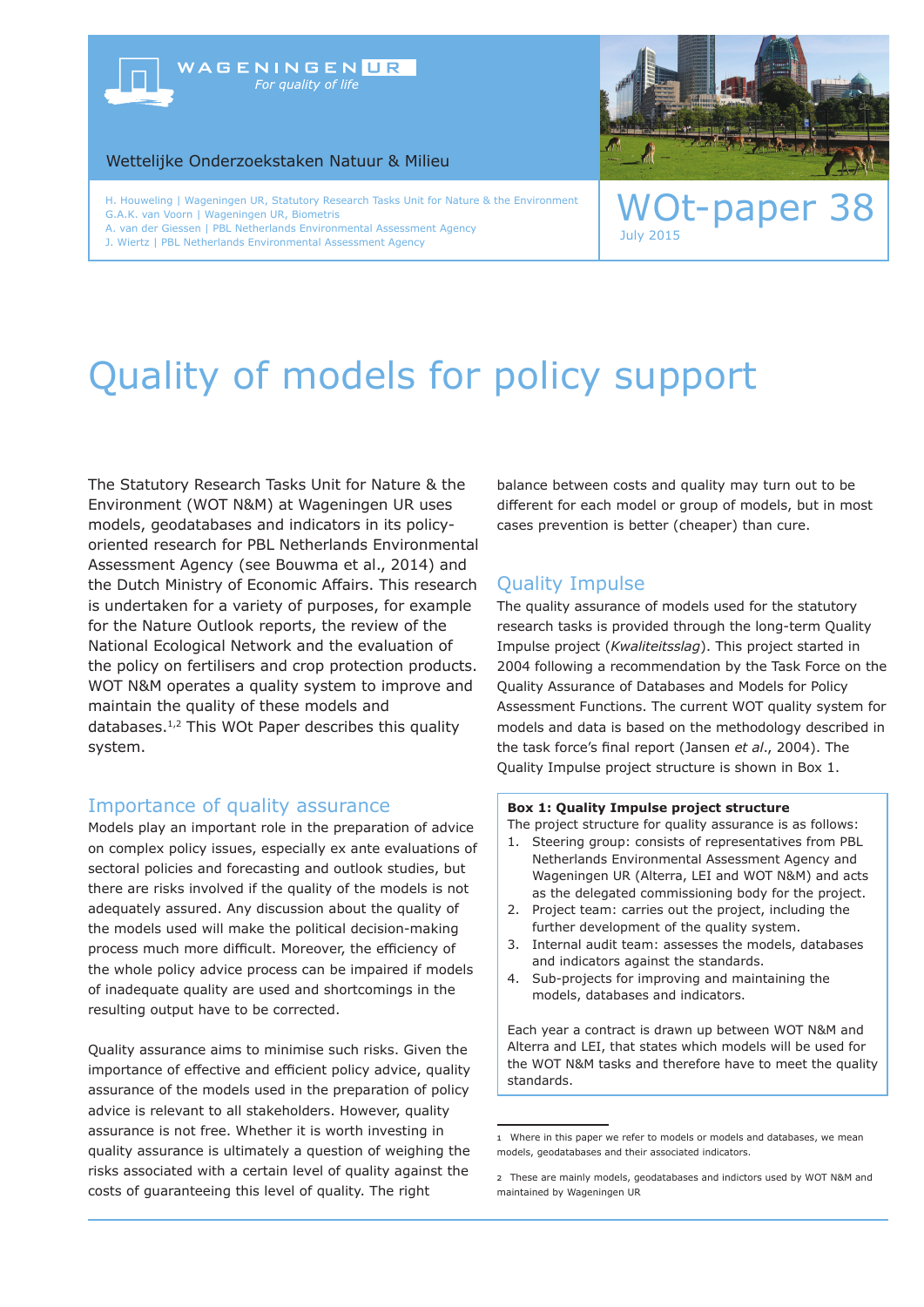Jansen *et al*. (2004) specify two generic quality levels: A and AA. Level A seeks to guarantee a basic quality and focuses primarily on ensuring the completeness of the documentation. Level AA sets higher quality standards and focuses more on content.

In addition to the generic quality levels A and AA, Jansen *et al*. (2004) also specify a 'dedicated' quality level that sets additional requirements above the basic quality level A, to be decided on in consultation with the client. For example, PBL Netherlands Environmental Assessment Agency makes additional quality requirements, commensurate with the needs and risks of policy assessment applications. The level of quality required by PBL is therefore higher than the basic quality level A and is referred to as quality level A+. The Quality Impulse project therefore recognises three quality levels, which have been worked up into three standards: Status A, A+ and AA. These standards are briefly described below.

## Status A

WOT N&M employs Status A as the standard for the basic quality level required of models and databases. Status A focuses mainly on the completeness of the documentation and the routine maintenance of the model or database. Adequate documentation forms the basis for effective communication between the developers and other stakeholders about the suitability (and limitations) of a model or database for a particular application. The documentation required for Status A is listed in Box 2. The various elements of the documentation relate to the diagram of the model development cycle shown in Figure 1. To comply with the Status A requirements, for each of the elements in Box 2 a reference must be given to a publication that contains the relevant documentation. In other words, this is an absolute requirement that defines the basic quality level for models.



#### Figure 1.

The model development cycle in four aggregated steps, based on Refsgaard & Henriksen (2004). The documentation required for the quality assurance matches the steps in this model development cycle. The models, databases and indicators used by WOT N&M are assessed against the Status A standard in an audit. The procedure to be followed in this audit is described in Box 3. A comprehensive list of models used by WOT N&M and their current quality assurance status is given on the WOT N&M website.

## Status A+

Right from the start, Wageningen UR/WOT N&M and PBL Netherlands Environmental Assessment Agency have worked closely together on the development of the quality system for models, databases and indicators. The demands made by PBL on the core instruments to be used for policy advice are stated in its standards framework document for models (PBL, 2010a) and the PBL standards framework for databases (PBL, 2010b). These requirements differ from the minimum quality level defined in the Status A standard on a number of points. This led to the development of the Status A+ standard, which contains the criteria and standards for Status A as well as the PBL standards framework. A model that meets the requirements of Status A+ therefore meets the PBL's quality requirements in addition to those of WOT N&M.

The main additional requirements in the Status A+ standard compared with Status A are:

- a qualitative uncertainty analysis according to the methodology described by Jansen *et al*. (2003) and Walker *et al*. (2003);
- continual quality improvements, involving the identification and planned realisation of improvement targets based on a systematic evaluation of the application of the model;
- publication of the model in a peer-reviewed journal;
- an assessment of the scientific quality of the model in a scientific review.

## Status AA

The quality assurance of models by WOT N&M has so far been limited to quality levels A and A+. However, Jansen *et al*. (2004) recommend raising the quality of models to level AA.

Quality levels A and AA cover more or less the same aspects. The difference is that level AA sets a higher quality standard and focuses more on the scientific content of the model. In addition, whereas the standards for quality level A are static and absolute, those for level AA are more dynamic. The AA standard implies a procedure for systematically raising quality, for example by working to gradually increase the validation status of a model.

This increase in quality is partially incorporated into the A+ standard. The two main additional requirements in Status AA above those of Status A+ are: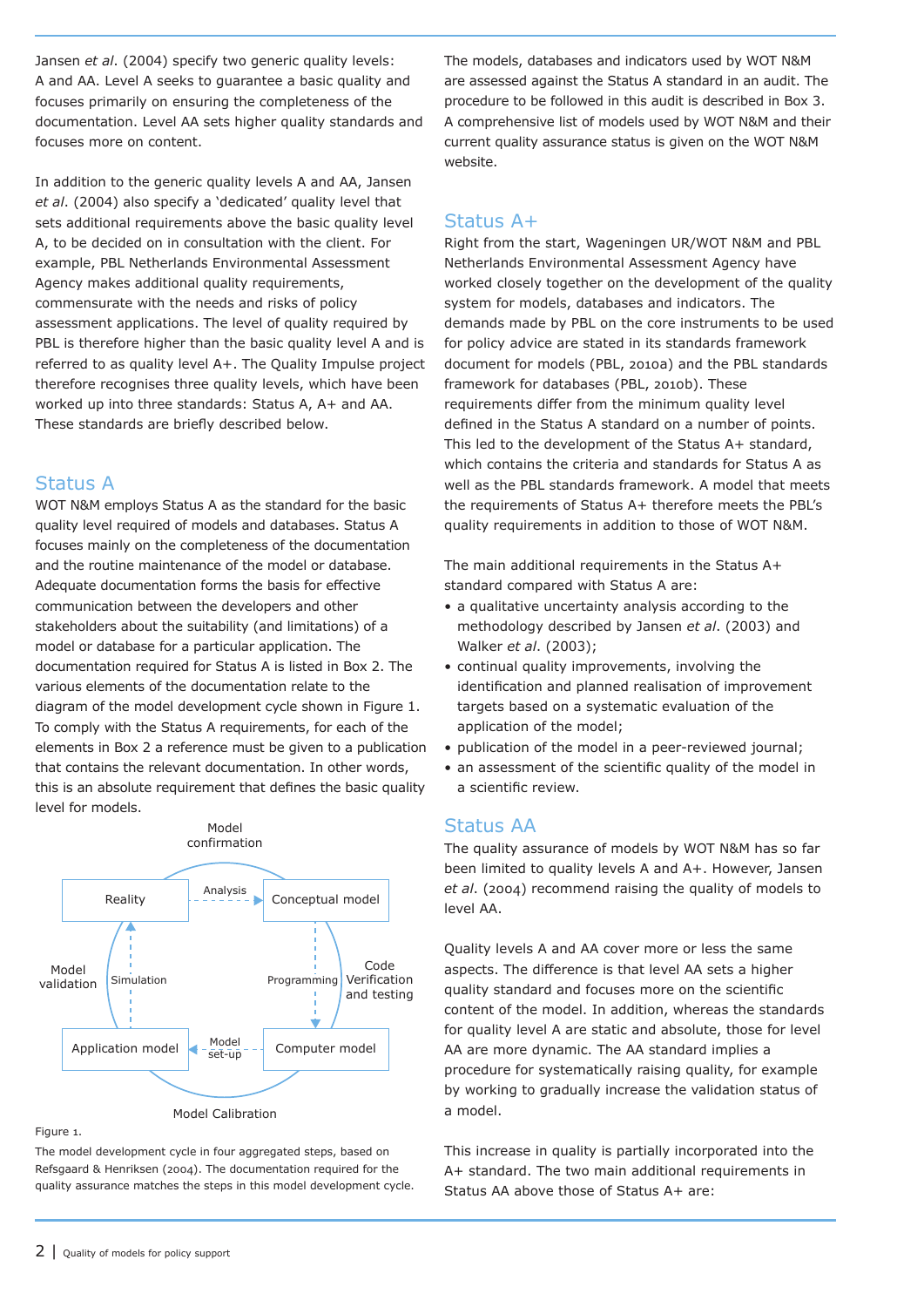#### **Box 2: Status A checklist for models**

- 1. Scientific fundamentals
	- a. purpose of the model
	- b. the conceptual model
	- c. the mathematical model
- 2. Technical documentation
	- a. global description of how the computer program works
	- b. model parameters and variables
	- c. input specifications
	- d. output specifications
- 3. User documentation
	- a. meta information about the model
	- b. field of application of the model
	- c. the limitations of the computer program
	- d. the user interface
	- e. description of the input for the user
	- f. description of the output for the user
- 4. Verification and testing
	- a. verification of the computer program
	- b. description of completed tests
- 5. Calibration
	- a. calibration of the application model
- 6. Sensitivity analysis
- a. sensitivity analysis of the application model 7. Validation
	- a. description of the application-oriented validation of the model
	- b. critical analysis of the test results, sensitivity analysis, calibration and validation of the model
- 8. Maintenance plan

#### **Box 3: Audit procedure**

Audits to establish whether the documentation on a model or database satisfies the requirements of the Status A standard are carried out by a WOT N&M internal audit team that was not involved in the development of the model or database under investigation. The audit team is chaired by a professor at Wageningen UR.

The audit procedure consists of the following steps:

- Carry out a quick scan to determine whether the documentation required for Status A is available.
- If the quick scan reveals any missing information, this is first obtained to ensure the documentation is complete.
- The manager of the model or database completes the Status A checklist, which is used as a guideline when assessing the documentation.
- The internal audit team investigates and assesses the documentation.
- An audit interview is held in which the internal audit team and the manager discuss the outcome of the audit of the documentation.
- The audit team and manager of the model agree on a list of corrections, amendments or additions to redress the shortcomings (critical deviations from the standard) identified in the audit and the time span within which these should be completed.
- Once all the requirements have been met, Status A is awarded for a period of three years. Recommendations are usually made on any non-critical deviations from the standard that must be rectified before the next audit is due.
- evaluation of the complexity of the modelling, which involves assessing the model complexity in relation to the application and the available data; Van Voorn *et al*. (2011) describe a method that can be used for this assessment;
- a greater emphasis on software quality, model analysis (especially sensitivity and uncertainty analysis) and application-oriented validation.

## Maintenance of models, databases and indicators

In 2015 about 50 of the WOT N&M modelling tools, including geodatabases, models and indicators, were covered by the quality system described here. Adequate maintenance of these tools is required by the first quality level in the quality system: Status A. This maintenance is coordinated in three clusters that reflect the three fields of expertise at WOT N&M for which modelling is an important tool: Agricultural Systems, Semi-Natural Systems and Landscape (Figure 2). By maintaining the models per cluster rather than individually we are better able to monitor and harmonise the development, quality improvement and quality assurance of the models in the cluster. This harmonisation is important because applications often involve model chains linking one or more databases and models and an indicator.

## Latest developments

WOT N&M's quality system for models, geodatabases and indicators is now operational. The quality assurance of most of these tools has been set at Status A, the quality level for adequate documentation. For some modelling tools – the so-called core instruments – the quality assurance must be extended to cover the more substantive and application-oriented aspects (Status A+ and AA). In recent years, however, budget cutbacks have put a strain on the quality assurance of models and



#### Figure 2.

Clusters (in blue) of data on soils, land use and hydrology, models for making ex ante analyses, and indicators that link the results with the policy objectives.